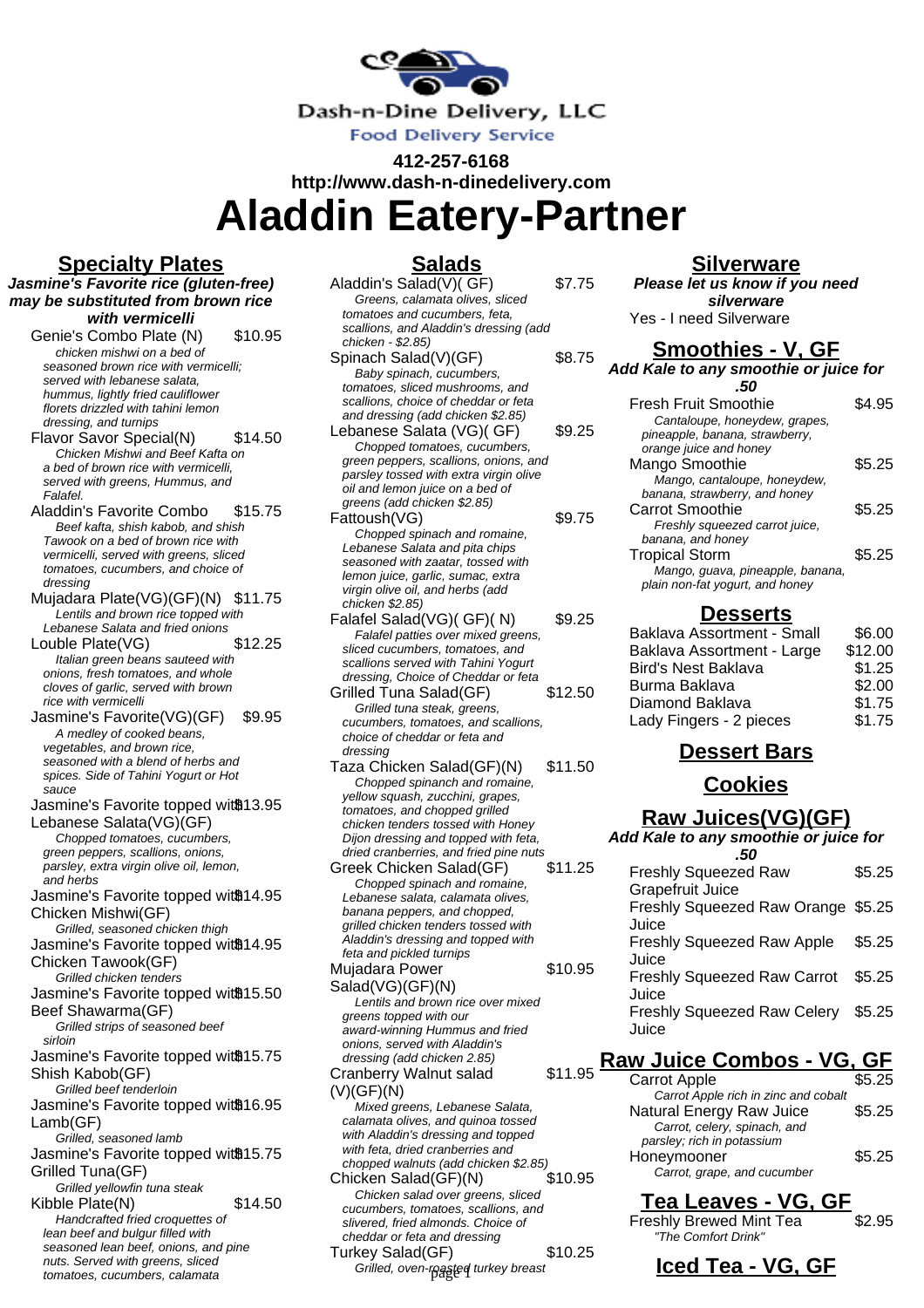olives, and choice of dressing. Mediterranean Beef Kafta Plate(N) \$15.95 Beef Kafta served with seasoned brown rice with vermicelli, fried pine nuts and almonds, and a hint of cinnamon, Choice of Garlic Sauce or Tahini Yogurt dressing. Mediterranean Lamb Plate(N)\$16.95 Grilled seasoned lamb served with brown rice with vermicelli, fried pine nuts and almonds, and a hint of cinnamon. Choice of Garlic Sauce or Tahini Yogurt dressing Mediterranean Shish Kabob \$16.50 Plate(N) Grilled beef tenders served with brown rice with vermicelli, fried pine nuts and almonds, and a hint of cinnamon, choice of garlic sauce or Tahini Yogurt dressing Hummus Shawarma Plate(GF)(N) \$12.95 Our award-winning hummus topped with grilled strips of seasoned beef sirloin, fried pine nuts, diced tomatoes, and chopped parsley Hummus Chicken Plate(GF) \$12.95 Our award-winning Hummus topped with chopped grilled chicken, diced tomatoes, and chopped parsley Chicken Sambusek Plate \$12.50 Curried chicken, onions, sweet peas, herbs, and spices folded into a pita pie and topped with tomatoes and scallions. Served with greens, tomatoes, mushrooms, calamata olives, and choice of dressing Sfiha Plate(N) \$12.50 Seasoned ground lean beef sauteed with tomatoes, onions, and fried pine nuts, folded into a pita pie and topped with cheddar and scallions. Served with greens, tomatoes, mushrooms, calamata olives, and choice of dressing Fatayer Plate(V) \$12.50 Mixture of spinach and feta folded into a pita pie and topped with feta and scallions. Served with greens, tomatoes, cucumbers, calamata olives and choice of dressing **New Items** Superfood Salad (VG), N \$8.75 Lentils and brown rice, red quinoa, diced squash and zucchini, peas, seasoned pita chips, walnuts and cranberries tossed in our house dressing and sprinkled with parsley Garlic, Spinach and Feta Pita \$7.25 Home made garlic sauce topped with cooked seasoned spinach, diced tomatoes, scallions and banana peppers, sprinkled with chopped parsley Ultimate Veggie Rolled Pita(V) \$6.75 Hummus, grilled eggplant, cauliflower, greens, tomato, pickles, and special seasoning topped with Tahini Yogurt dressing and hot sauce Spicy Cauliflower(V)(N) \$5.75 Cauliflower florets lightly fried,

topped with Tahini Yogurt Dressing and Hot sauce, sprinkled with special seasoning

#### **V - Vegetarian, VG -Vegan, GF - Gluten Free, N - Contains Nuts**

| <b>Soups</b>                   |        |
|--------------------------------|--------|
| V-Nine (VG) (GF)               | \$5.25 |
| Homemade with carrots, celery, |        |

| cucumbers, tomatoes, and scallions.<br>Choice of cheddar or feta and            |                  |
|---------------------------------------------------------------------------------|------------------|
| dressing                                                                        |                  |
| Side Salad(V)(GF)                                                               | \$4.50           |
| A mix of greens and Lebanese                                                    |                  |
| Salata topped with Aladdin's dressing                                           |                  |
| and feta                                                                        |                  |
| <b>Entree Salads</b>                                                            |                  |
| Shawarma Salad(GF)                                                              | \$12.95          |
| Grilled strips of seasoned beef                                                 |                  |
| sirloin over greens, sliced tomatoes                                            |                  |
| and cucumbers, calamata olives,<br>scallions, and feta. Choice of               |                  |
| dressing                                                                        |                  |
| Chicken Mishwi Salad (GF)                                                       | \$11.45          |
| Grilled, seasoned chicken thigh                                                 |                  |
| over greens, sliced tomatoes and<br>cucumbers, calamata olives,                 |                  |
| scallions, and feta. Choice of                                                  |                  |
| dressing                                                                        |                  |
| Shish Kabob Salad(GF)                                                           | \$14.95          |
| Grilled beef tenderloin over greens,<br>sliced tomatoes and cucumbers,          |                  |
| calamata olives, scallions, and feta.                                           |                  |
| Choice of dressing                                                              |                  |
| Lamb Salad(GF)                                                                  | \$15.95          |
| Grilled seasoned lamb over<br>greens, sliced tomatoes and                       |                  |
| cucumbers, calamata olives,                                                     |                  |
| scallions, and feta. Choice of                                                  |                  |
| dressing<br>Tawook Salad( GF)                                                   | \$12.50          |
| Grilled chicken tenders over                                                    |                  |
| greens, sliced tomatoes and                                                     |                  |
| cucumbers, calamata olives,<br>scallions, and feta. Choice of                   |                  |
| dressing                                                                        |                  |
|                                                                                 |                  |
| <u> Sides, Dressings &amp; More</u>                                             |                  |
| Side Salad<br>Mixed greens and Lebanese salata                                  | \$4.50           |
| topped with Aladdin's dressing & feta                                           |                  |
|                                                                                 |                  |
| cheese                                                                          |                  |
| Lebanese Salata                                                                 | \$3.50           |
| Chopped tomatoes, cucumbers,                                                    |                  |
| green peppers, scallions, onions, and<br>parsley tossed with extra virgin olive |                  |
| oil and lemon juice on bed of greens                                            |                  |
| Red Quinoa Lebanese Salata                                                      | \$3.25           |
| <b>Brown Rice</b>                                                               | \$2.75           |
| Topped with cinnamon, roasted<br>pine nuts and almonds                          |                  |
| Jasmine's Rice                                                                  | \$4.25           |
| Lentils & Rice - 2cups                                                          | \$2.75           |
| Mujadara with no salata or garnish                                              |                  |
| Falafel - 1 piece                                                               | \$1.50           |
| Kibble - 1 piece                                                                | \$2.50           |
| Quinoa - Side order<br>Beef Shawarma - side order                               | \$2.25<br>\$6.25 |
| Lightly seasoned grilled beef strips                                            |                  |
| Chicken Mishwi - 2 pieces                                                       | \$5.25           |
| Marinated, fire-grilled chicken                                                 |                  |
| thighs(dark meat)<br>Chicken Tawook - 4 piece                                   | \$6.00           |
| Marinated, fire-grilled chicken                                                 |                  |
| tenderloin strips (white chicken                                                |                  |
| breast)                                                                         | \$5.00           |
| Kafta - 2 piece<br>Fire-grilled ground lean beef mixed                          |                  |
| with onions, parsley, herb and spices                                           |                  |
| then formed into links                                                          |                  |
| Shish Kabob - 4 pieces<br>Fire-grilled lean beef tenderloin                     | \$5.50           |
| Lamb -4 piece                                                                   | \$6.00           |
| Tender strips of marinated                                                      |                  |
| fire-grilled lamb seasoned with herbs<br>and spices.                            |                  |
| Tuna - 1 pc                                                                     | \$4.50           |
| Marinated fire-grilled tuna steak<br>Pita Bread - side                          | \$0.60           |

Freshly Brewed Traditional

Freshly Brewed Pomegranate

Raspberry Iced Tea \$2.95 Honest Tea  $$2.95$ 

\$2.95

\$2.95

Black Tea

Green Tea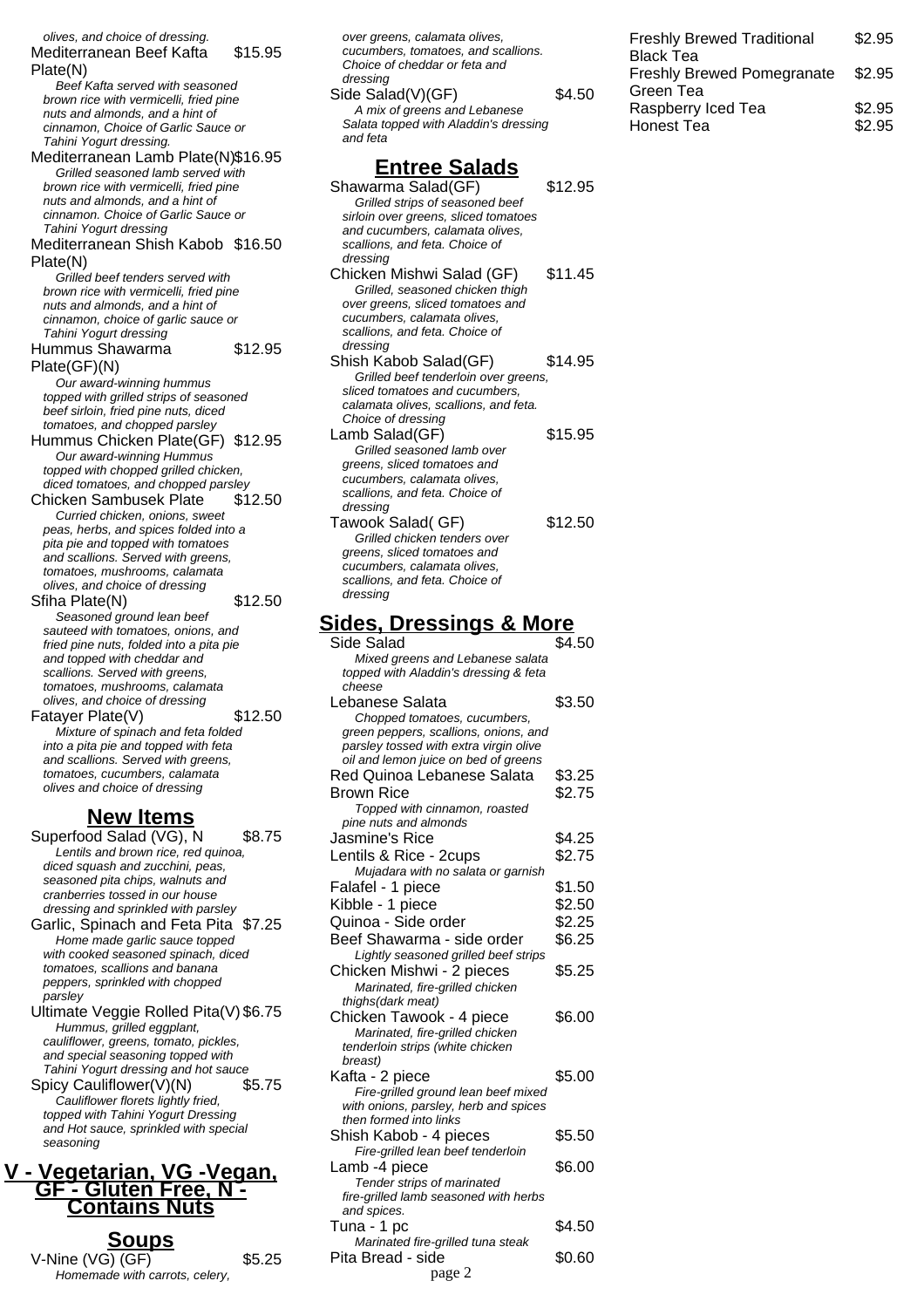| tomatoes, zucchini, yellow squash,                                                                                  |         |
|---------------------------------------------------------------------------------------------------------------------|---------|
| potatoes, green peppers, onion and<br>sweet peas                                                                    |         |
| V-Nine Soup - Quart (VG) (GF)\$8.95<br>Homemade with carrots, celery,                                               |         |
| tomatoes, zucchini, yellow squash,<br>potatoes, green peppers, onion and                                            |         |
| sweet peas                                                                                                          |         |
| Lentil Soup (VG) (GF)<br>Lentils, swiss chard, celery, gold                                                         | \$5.25  |
| potatoes, and fresh garlic<br>Lentil Soup - Quart (VG) (GF)<br>Lentils, swiss chard, celery, gold                   | \$8.95  |
| potatoes, and fresh garlic<br>Vegetarian Chili (VG) (GF)                                                            | \$5.25  |
| Red kidney bew ans, fresh<br>vegetables, and tomatoes, mildly                                                       |         |
| spicy<br>Vegetarian Chili - Quart (VG) \$8.95<br>(GF)                                                               |         |
| Red Kidney beans, fresh<br>vegetables, and tomatoes, mildly                                                         |         |
| spicy<br>Len - Chili (VG) (GF)                                                                                      | \$5.25  |
| Half Lentil, half Chili                                                                                             | \$8.95  |
| Len-Chili - Quart - VG, GF<br>Half lentil, half chili                                                               |         |
| <u>Appetizers</u>                                                                                                   |         |
| Hummus - Small (VG) (GF)<br>A creamy blend of chickpeas                                                             | \$4.50  |
| pureed with tahini and lemon juice<br>drizzled with extra virgin olive oil,                                         |         |
| served with pita<br>Hummus - Regular (VG) (GF) \$7.40                                                               |         |
| A creamy blend of chickpeas<br>pureed with tahini and lemon juice                                                   |         |
| drizzled with extra virgin olive oil,<br>served with pita                                                           |         |
| Hummus - Large (VG) (GF)<br>A creamy blend of chickpeas                                                             | \$13.15 |
| pureed with tahini and lemon juice<br>drizzled with extra virgin olive oil,                                         |         |
| served with pita<br>Tabouli - Small (VG)                                                                            | \$4.75  |
| A delicate mixture of chopped<br>parsley, sweet onions, diced                                                       |         |
| tomatoes, bulgur, lemon juice, extra<br>virgin olive oil and fine herbs. Served                                     |         |
| with pita                                                                                                           |         |
| Tabouli - Regular(VG)<br>A delicate mixture of chopped                                                              | \$7.95  |
| parsley, sweet onions, diced<br>tomatoes, bulgur, lemon juice, extra                                                |         |
| virgin olive oil and fine herbs. Served<br>with pita                                                                |         |
| Tabouli - Large(VG)<br>A delicate mixture of chopped                                                                | \$13.95 |
| parsley, sweet onions, diced                                                                                        |         |
| tomatoes, bulgur, lemon juice, extra<br>virgin olive oil and fine herbs. Served                                     |         |
| with pita<br>Baba Gannouj - Small                                                                                   | \$4.50  |
| (VG)(GF)                                                                                                            |         |
| Fire-roasted eggplant pureed with<br>tahini, fresh garlic, and lemon juice<br>drizzled with extra virgin olive oil. |         |
| Served with pita<br>Baba Gannouj - Regular                                                                          | \$7.40  |
| (VG)(GF)<br>Fire-roasted eggplant pureed with                                                                       |         |
| tahini, fresh garlic, and lemon juice<br>drizzled with extra virgin olive oil.                                      |         |
| Served with pita<br>Baba Gannouj - Large (VG)(\$13.15                                                               |         |
| GF)<br>Fire-roasted eggplant pureed with                                                                            |         |
| tahini, fresh garlic, and lemon juice<br>drizzled with extra virgin olive oil.                                      |         |
| Served with pita<br>Loubie Bzeit - Small (VG)(GF \$4.50                                                             |         |
| Italian green beans sauteed with<br>onions, whole cloves of garlic, fresh                                           |         |

tomatoes, and extra virgin olive oil.

| Pita Bread - Bag                             | \$2.50       |
|----------------------------------------------|--------------|
| Pita Chips - side                            | \$1.00       |
| Garlic Sauce - Side                          | \$0.65       |
| Garlic Sauce - 12 oz Container               | \$6.25       |
| Hot Sauce - side                             | \$0.65       |
| Hot Sauce - 12 oz. Container                 | \$6.25       |
| Yogurt - 1/4 cup                             | \$0.75       |
| Honey - Side                                 | \$0.50       |
| Cheddar Cheese - Side                        | \$0.85       |
| Feta Cheese - Side                           | \$0.85       |
| Calamata Olives 8 pieces                     | \$0.85       |
| Cucumbers - 8 pieces                         | \$0.75       |
| Sliced Tomatoes - 8 pieces                   | \$0.75       |
| Diced Tomatoes - Side                        | \$0.75       |
| Raw Onion - 1 cup                            | \$0.65       |
| Toasted Onions 1/2 cup                       | \$0.65       |
| Roasted Pine Nuts - 1/2 souffle              | \$2.50       |
| cup                                          |              |
| Pickled Turnips - 8 pieces                   | \$0.75       |
| Pickles - 8 piece                            | \$0.75       |
| Roasted Almonds - 1/2 souffle                | \$1.00       |
| cup                                          |              |
| Aladdin's Dressing - side                    | \$0.65       |
| Aladdin's Dressing - 12 oz                   | \$5.25       |
| container                                    |              |
| Balsamic Vinaigrette Dressing - \$0.65       |              |
| Side                                         |              |
| Balsamic Vinaigrette Dressing - \$5.25       |              |
| 12 oz container                              |              |
| Honey Dijon Dressing - side                  | \$0.65       |
| Honey Dijon Dressing - 12 oz                 | \$5.25       |
| Container                                    |              |
| Tahini Yogurt Dressing - side                | \$0.65       |
| Tahini Yogurt Dressing - 12 oz.              | \$5.25       |
| Container                                    |              |
| Zesty Sweet Tomato Dressing - \$0.65<br>side |              |
| Zesty Sweet Tomato Dressing - \$5.25         |              |
| 12 oz Container                              |              |
|                                              |              |
| <u>Kids Menu</u>                             |              |
| Grilled Cheddar Cheese Pita                  | <b>¢4 75</b> |

| Grilled Cheddar Cheese Pita   | \$4.75 |
|-------------------------------|--------|
| w/Fresh Fruit(V) - Kids Meal  |        |
| Cheese Pita Pitza(V) - Kids   | \$3.95 |
| Meal                          |        |
| Cheddar & Feta                |        |
| Chicken & Cheese Pita Pitza - | \$4.75 |
| Kids Meal                     |        |
| (Cheddar & Feta)              |        |
| Grilled Chicken Tenders with  | \$4.95 |
| Brown Rice - Kids Meal        |        |
| w/brown rice and vermicelli   |        |
| Grilled Chicken Tenders w/    | \$4.95 |
| Fresh Fruit(GF) - Kids Meal   |        |
| Beef Kafta with Brown Rice -  | \$5.25 |
| Kids Meal                     |        |
| and Vermicelli                |        |
|                               |        |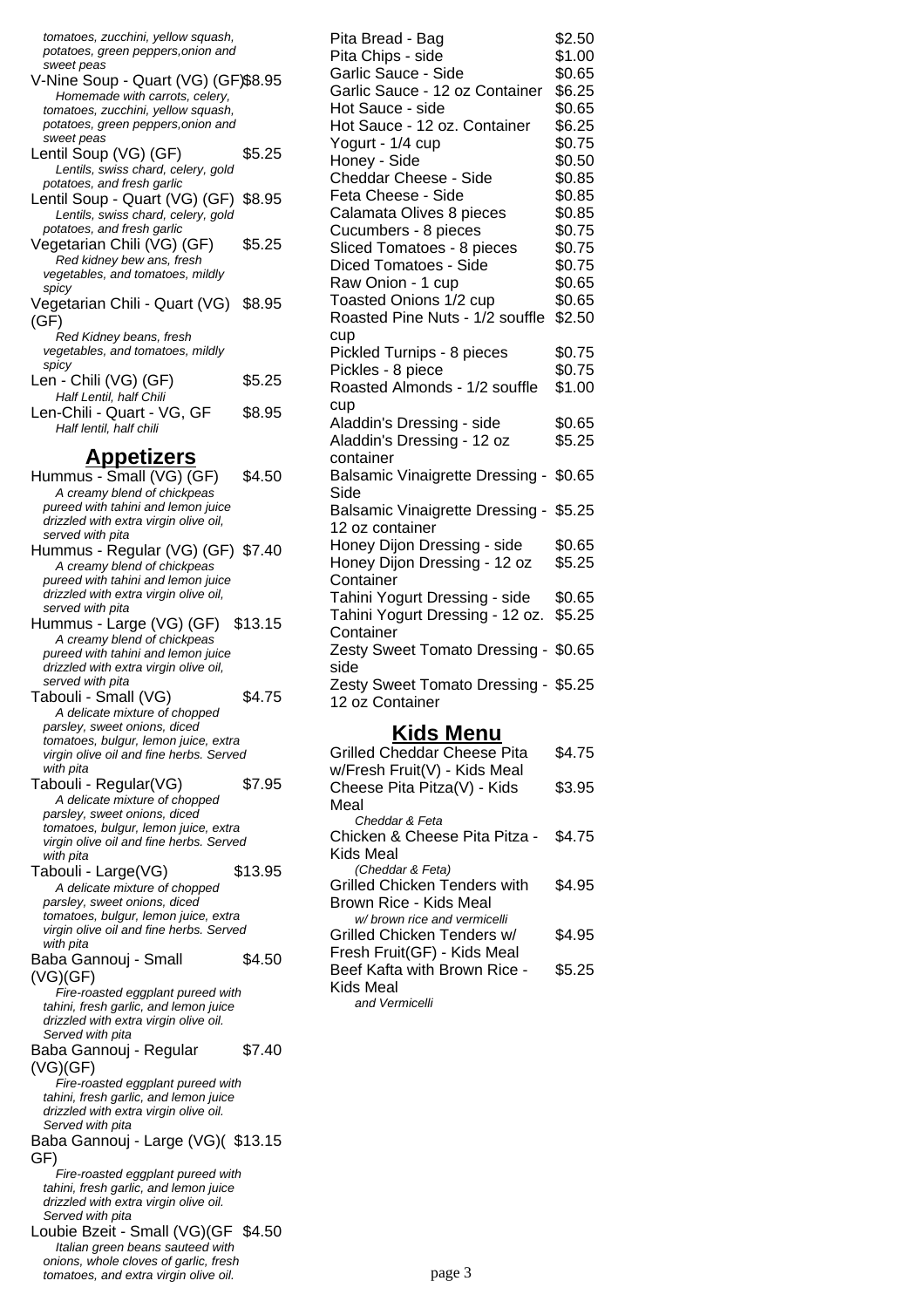Served with pita Louble Bzeit - Regular (VG)( \$7.40 GF) Italian green beans sauteed with onions, whole cloves of garlic, fresh tomatoes, and extra virgin olive oil. Served with pita Falafel - Small (VG)(GF)(N) \$4.50 Crispy, fried vegan patties made with ground chickpeas, fava beans, onions, and herbs, served with tomato slices and Tahini Yogurt dressing. Served with pita Falafel - Regular (VG)(GF)(N) \$7.40 Crispy, fried vegan patties made with ground chickpeas, fava beans, onions, and herbs, served with tomato slices and Tahini Yogurt dressing. Served with Pita Dawali - Small(V)(GF) \$4.95 Rolled grape leaves stuffed with rice, chickpeas, tomatoes, and parsley, topped with Aladdin's dressing. Dawali - Regular (V)(GF) \$8.15 Rolled grape leaves stuffed with rice, chickpeas, tomatoes, and parsley, topped with Aladdin's dressing. Kibbie(N) \$8.50 Handcrafted, fried croquettes of seasoned ground lean beef and bulgur filled with seasoned beef, onions, and pine nuts. Served with plain non-fat yogurt and Lebanese .<br>Salata Chicken Sambusek \$7.50 Curried chicken mixed with onions, sweet peas, fine herbs and spices, folded into a pita pie and topped with diced tomatoes and scallions Fatayer  $(V)$  \$7.50 A zesty combination of spinach, onions, and feta folded into a pita pie and topped with feta and scallions Sfiha (N) \$7.50 Seasoned, ground lean beef sauteed with diced tomatoes, onions, fried pine nuts, and herbs folded into a pita pie and topped with cheddar and scallions Vegetarian Combo (V)(N) \$13.95 A sampling of favorites! Hummus, Tabouli, Baba Gannouj, Falafel, and Dawali served with Tahini Yogurt dressing and pita  $V$ eggies  $(VG)(GF)$  \$5.25 Fresh assortment of carrot and celery sticks, cucumbers, sliced tomatoes, calamata olives, pickled turnips, and pickled cucumbers. Great for dipping: good alternative to pita **Pita Pitzas Served on a flat toasted pita** Ali Baba Pitza (V) \$8.75 Baba Gannouj topped with roasted eggplant, feta, sliced tomatoes, calamata olives and oregano Jaffar's Pitza(V) \$8.95 Mildly spiced vegetarian chili topped with cheddar, scallions, and Tahini Yogurt dressing Greek Pitza(V) \$8.75 Feta, zaatar (an ancient Mid-East herb), diced cucumbers, green peppers, sliced tomatoes, calamata olives, and flakes of sweet basil Farrouk's Falafel Pitza(V)(N) \$8.95 Tahini Yogurt dressing topped with falafel, banana peppers, diced tomatoes, and chopped parsley

Sultan's Shawarma Pitza  $$9.25$  page 4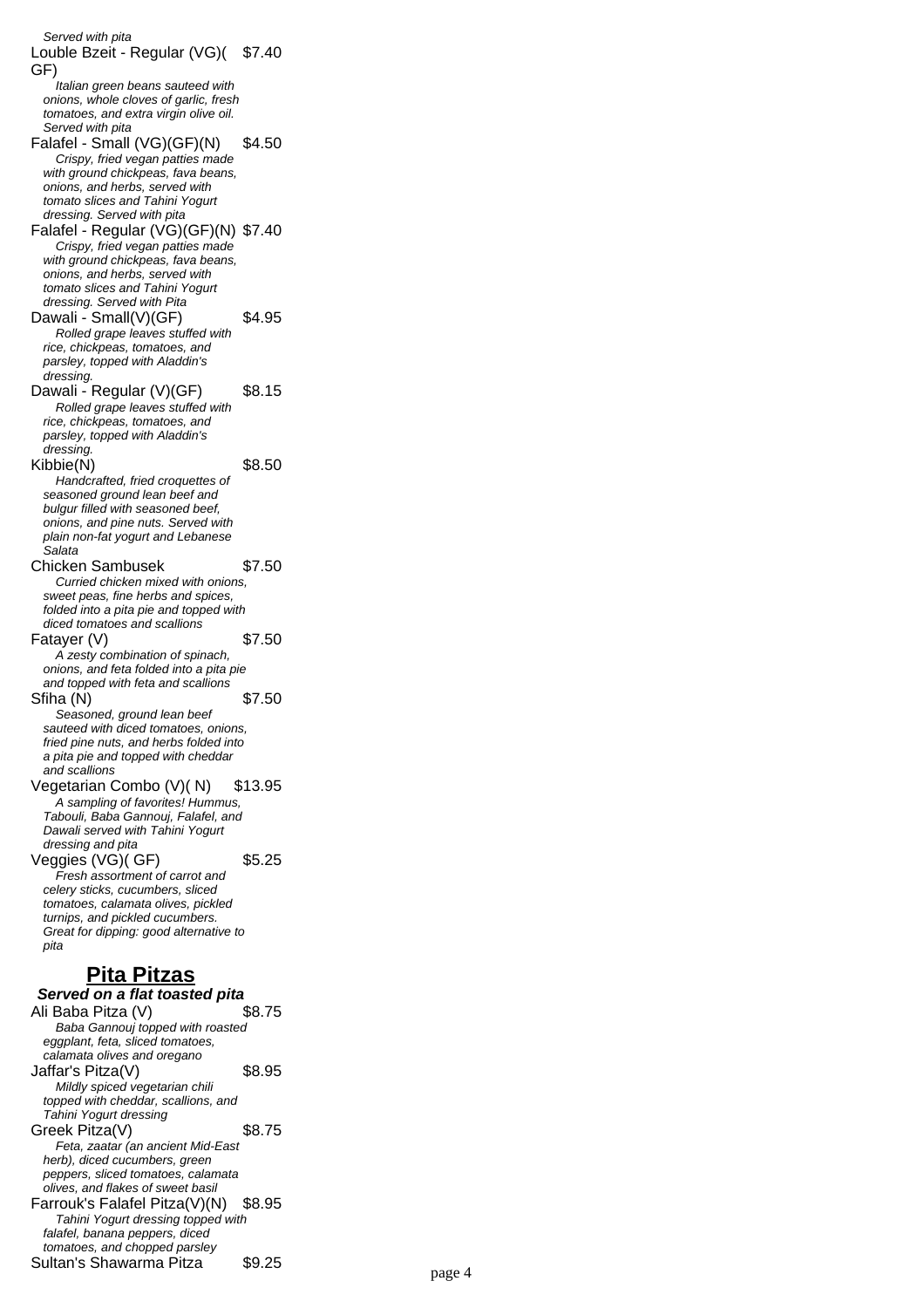Tahini Yogurt dressing topped with beef shawarma, onions, sliced tomatoes, diced cucumbers, and flakes of sweet basil Aladdin's Chicken Pitza \$9.25 Honey Dijon dressing and our homemade Garlic Sauce topped with chopped grilled chicken tenders, green peppers, and diced scallions Arayiss Pitza(N) \$9.25 .<br>Our award-winning Hummus topped with seasoned lean ground beef, diced tomatoes, fried pine nuts, and chopped parsley Chicken Curry Pitza(N) \$9.25 Honey dijon topped with curried chicken, peas, sliced onions, banana peppers and fried onions Farmer's Pitza(V) \$8.95 Our homemade Garlic Sauce and Hot suace topped with baby spinach, diced yellow squash and zucchini, mushrooms, diced tomatoes, peas, banana peppers, cheddar and herbs **Rolled Pitas All rolled pitas are lightly toasted** Aladdin's Kabob Rolled Pita \$9.25 Grilled beef tenderloin, grilled tomatoes, green peppers, onions, greens, turnips, pickles, and Tahini Yogurt dressing Shish Kabob Rolled Pita \$9.25 Grilled beef tenderloin, greens, tomatoes, onions, feta, and Aladdin's dressing Arayiss Rolled Pita(N) \$6.50 Sauteed miture of lean ground beef, fried pine nuts, onions, tomatoes, herbs, and spices topped with cheddar, turnips, pickles and tomatoes Shish Tawook Rolled Pita \$7.75 Grilled chicken tenders sliced tomatoes, turnips, pickles, and our famous garlic sauce Beef Shawarma Rolled Pita \$7.95 Grilled strips of seasoned beef sirloin, greens, tomatoes, onions, turnips, pickles, chopped parsley and Tahini Yogurt dressing Chicken Shawarma Rolled Pita\$7.50 Grilled, seasoned chicken thigh, tomatoes, onions, and Tahini Yogurt dressing Chicken Curry Rolled Pita \$6.75 Curried chicken, sweet peas, onions, banana peppers, sliced tomatoes, cheddar, and Honey Dijon dressing Tuna Shawarma Rolled Pita \$9.75 Grilled yellowfin tuna steak, greens, tomatoes, onions, turnips, pickles, and Tahini Yogurt dressing Tuna Steak Rolled Pita \$9.75 Grilled Yellowfin tuna stea, greens,onions, turnips, pickles, curry spice, and our famous garlic sauce Turkey Rolled Pita \$7.25 Grilled, oven-roasted turkey breast, greens, sliced tomatoes, and cheddar Chicken Salad Rolled Pita(N) \$7.50 Grilled chicken salad, tomatoes, fried almonds, and melted cheddar Chicken Dijon Rolled Pita \$6.95 Grilled, seasoned chicken thigh, tomatoes, onions, and Honey Dijon dressing Beef Kafta Rolled Pita \$8.75 Grilled links of lean ground beef mixed with onions, parsley, herbs, and spices, topped with tomatoes,

onions, and Tahini Yogurt dressing